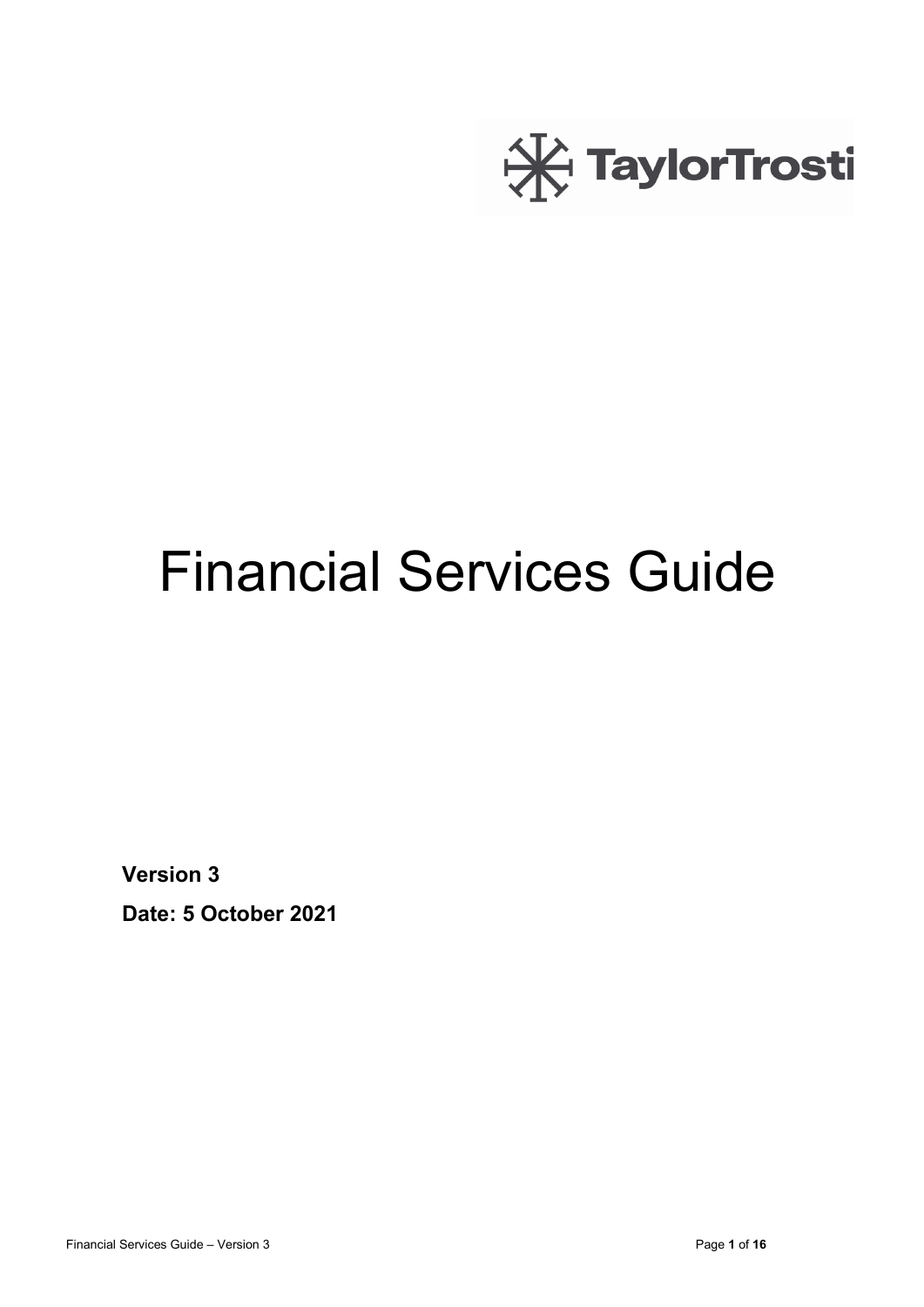## **Important Information**

#### **Financial Services Guide**

This Financial Services Guide (FSG), is designed to clarify who we are and what we do, and to help you decide whether to use our services.

To make things simple, this guide explains:

- the services and types of products we're able to offer you:
- how we and our associates are paid and any other benefits we may receive;
- any potential conflicts of interest we may have:
- how we protect your privacy and handle your personal information; and
- how we resolve disputes, and what you should do if you have one.

Please read through the whole FSG, as it's full of useful information – and is also worth holding on to for future reference. The Privacy Notification on page 15 is worthwhile reading as it gives you further clarity on how we handle your personal information. And of course, if you ever have any questions, please contact us.

#### **Other documents you may receive**

In addition to this FSG, if we provide you with financial advice we will also present you with a written Statement of Advice (SOA). This will describe:

- advice and strategies we recommend and the reasons why:
- the financial products and services we recommend and the reasons why;
- any fees or commissions we will receive; and
- any associations we have with financial product providers or other parties that may influence the advice we provide.

After that, any time you receive further financial advice from us, we will either provide you with another SOA or give you (or keep our own) written Record of Advice (ROA). You can request a copy of this by contacting us any time up to seven years from the date of the advice provided. Please refer to the '**Contact us**' section of this FSG for our contact details.

To help you make an informed decision about a financial product you generally will be given a Product Disclosure Statement (PDS) which outlines the product features and costs in detail. In certain circumstances it is not a requirement that you be given a PDS (including, for example, where you already have one).

#### **Giving us instructions**

If you want to make changes to your financial plan or provide other instructions, please contact us. Please refer to the '**Contact us**' section of this FSG for our contact details.

Generally, you will need to give us instructions in writing (e.g. fax, email or letter) or another method agreed with us.

#### **Not Independent**

The Godfrey Pembroke Group (Godfrey Pembroke) is not independent, impartial or unbiased because:

- we are a wholly owned subsidiary of IOOF Holdings Limited ABN 49 100 103 722 (IOOF) and part of the IOOF group of companies (IOOF Group), which issues a range of products that we may recommend to our clients; and
- we may receive commissions on life insurance products we recommend to our clients.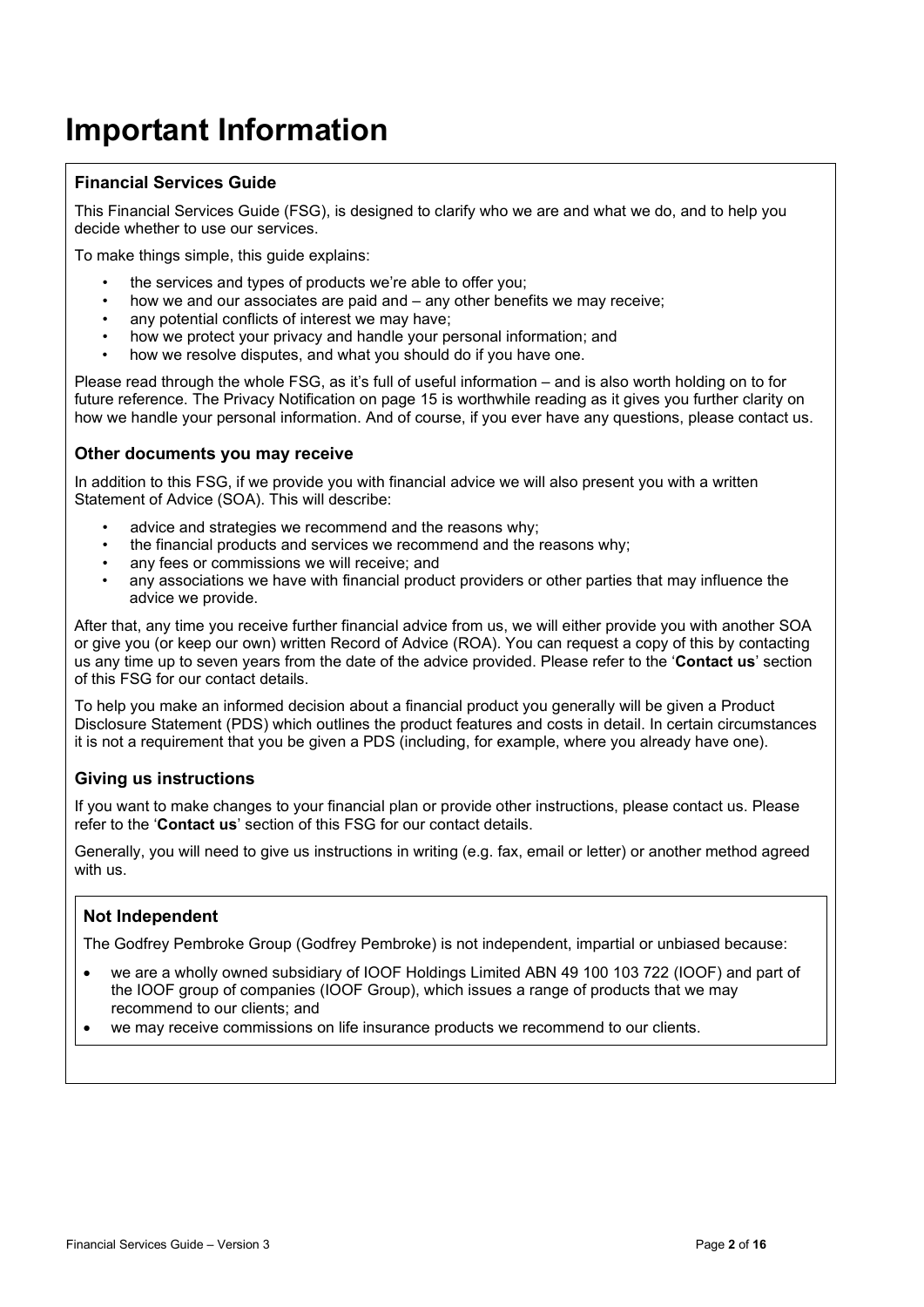# **About Us**

#### **Who we are**

The following financial advice specialists are authorised to provide the financial services referred to in the 'What we do' section of this FSG to you:

#### **Paul Damien Trosti**

#### **Authorised Representative No. 333418**

The Financial Services that the above financial advice specialists offer are provided TaylorTrosti Pty Ltd, ABN 79 603 643 769 trading as TaylorTrosti, Authorised Representative (AR) No.1007582. Credit Representative No. 370254.

Your financial advice specialists are Representatives of and offer services on behalf of Godfrey Pembroke.

Godfrey Pembroke has authorised your financial advice specialists to provide you with this Financial Services Guide.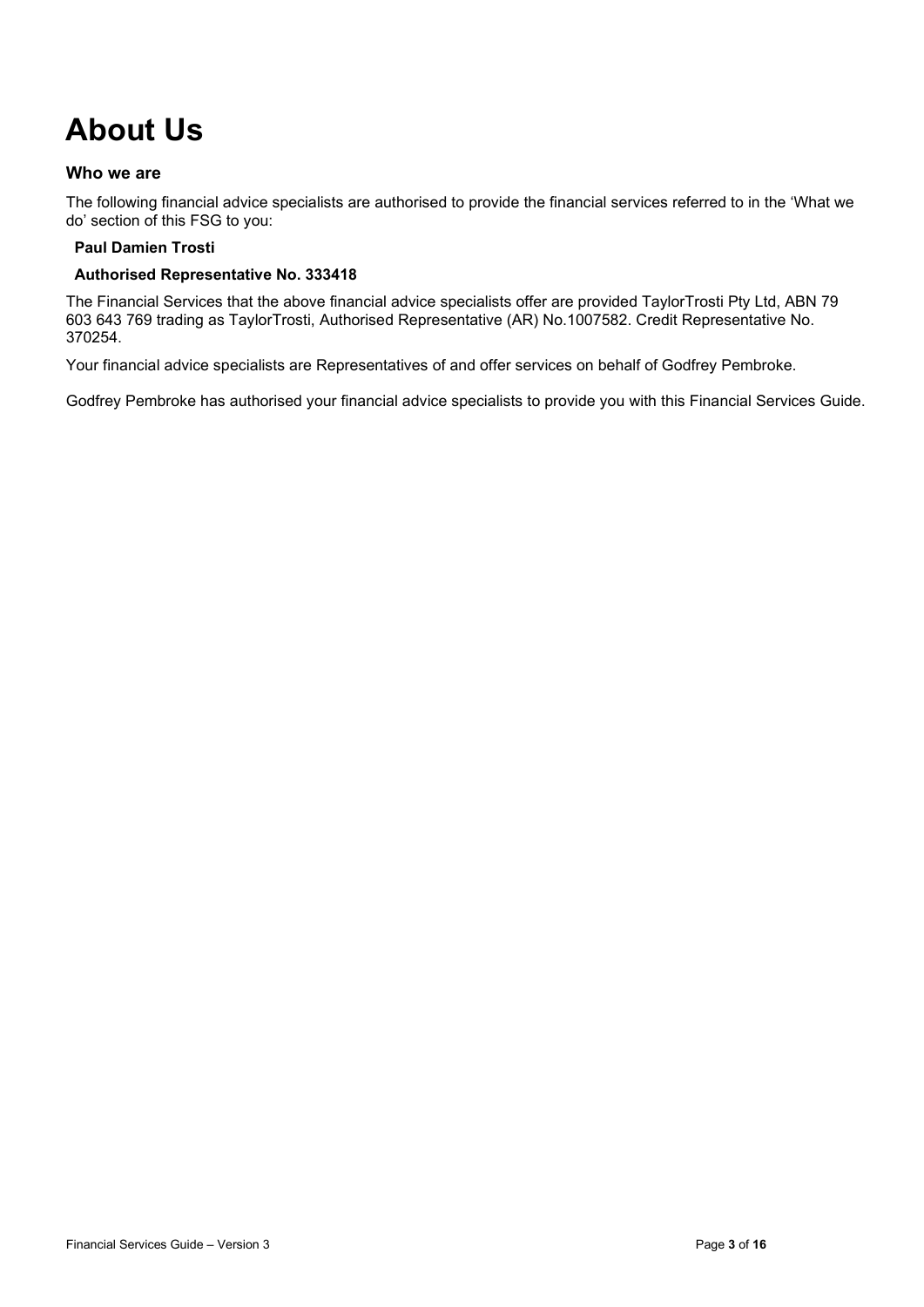At Godfrey Pembroke Group Pty Ltd (Godfrey Pembroke) we pride ourselves on providing a comprehensive range of financial advice services. Our network of self-employed advisers bring specialist expertise, and they understand intimately how to manage complexity. The Godfrey Pembroke history is underpinned by unparalleled customer service and personal attention to our clients' needs.

Founded in 1981, Godfrey Pembroke is a network of self-employed financial advice specialists who have a long history of leading the industry in professionalism, trust and transparency. Our goal has remained the same – to provide high quality financial advice to help create, grow and protect our clients' wealth.

With a focus on the value of relationships and a deep expertise in addressing complex financial needs, Godfrey Pembroke continues to support advisers and advice businesses within their network as they deliver quality advice outcomes for advice clients.

Our financial advice specialists are representatives of Godfrey Pembroke Group Pty Ltd ABN 38 078 629 973 Australian Financial Services Licensee 245451, of The Bond, Level 3, 30 Hickson Road, Millers Point NSW 2000

#### **Our associations and relationships**

Godfrey Pembroke is a subsidiary of the IOOF Group. If you would like further information about independence, conflicts or selecting a financial adviser you can visit ASIC's Money Smart website [\(www.moneysmart.gov.au/investing/financial-advice\)](http://www.moneysmart.gov.au/investing/financial-advice).

Godfrey Pembroke financial advice specialists are required by law to provide financial advice that meets the obligations set out in the Corporations Act to act in the best interests of each client.

We may recommend financial services and products issued, managed, or administered by companies within the IOOF Group or companies in which a shareholding is maintained by an IOOF Group member.

These include products and services issued, managed or operated by the following entities:

- MLC Investments Limited ABN 30 022 641 661 AFSL 230705 (branding includes 'Private Investment Consulting')
- JANA Investment Advisers Pty Ltd ABN 97 006 717 568 AFSL 230693
- NULIS Nominees (Australia) Limited ABN 80 008 515 633 AFSL 236465 as trustee for the MLC Super Fund ABN 70 732 426 024, and as trustee for the MLC Superannuation Fund ABN 40 022 701 955 (branding includes 'MLC' and 'Plum')
- Navigator Australia Limited ABN 45 006 302 987 AFSL 236466 (branding includes 'Pre Select Funds')
- Australian Executor Trustees Limited ABN 84 007 869 794 AFSL 240023
- IOOF Investment Services Limited ABN 80 007 350 405 AFSL 230703
- IOOF Investment Management Limited ABN 53 006 695 021 AFSL 230524
- IOOF Limited ABN 21 087 649 625 AFSL 230522
- Managed Portfolio Services Limited ABN 77 009 549 697 AFSL 233761
- OnePath Funds Management Limited ABN 21 003 002 800 AFSL 238342
- OnePath Custodians Pty Limited ABN 12 008 508 496 AFSL 238346
- Oasis Fund Management Limited ABN 38 106 045 050 AFSL 274331
- Antares Capital Partners Ltd ABN 85 066 081 114 AFSL 234483 (this includes as the issuer of the 'Altrinsic Global Equities Trust' co-branded 'Altrinsic Global Advisers' and 'a partner of MLC Asset Management')
- Fairview Equity Partners Pty Ltd ABN 45 131 426 938 AFSL 329052
- Intermede Investment Partners Limited ABN 89 562 707 527
- MLC Asset Management Services Limited ABN 44 106 427 472
- Presima Inc

If we recommend a product or service issued by an IOOF Group company, they will benefit from our recommendation by receiving product and management fees from you as well as fees paid by fund managers to distribute the fund manager's product. Please refer to the relevant PDS and/or offer documents for further information.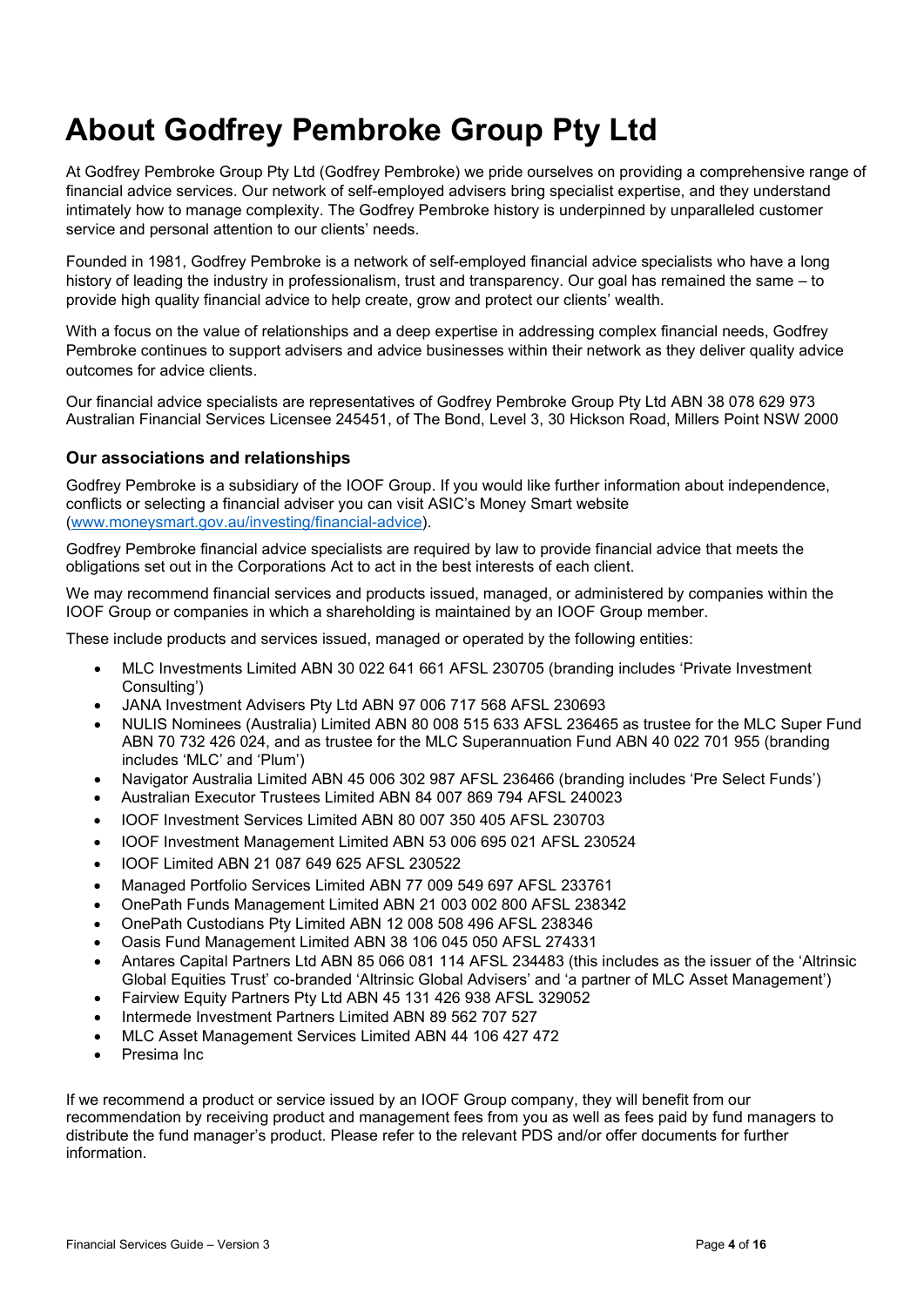We generally recommend products that are listed on Godfrey Pembroke's approved product list. These will include IOOF Group products, and products issued by National Australia Bank Limited and its related entities (NAB). We were previously authorised by a company in the NAB Group. Before any products are added to this list a review process is undertaken and products are required to meet minimum standards. If these products are not appropriate for your circumstances, then we may recommend a product outside of this list.

At all times, we will ensure that our recommendations are in your best interests.

IOOF and its related bodies corporate distribute insurance products issued by MLC Limited ABN 90 000 000 402 (MLC Limited) and OnePath Life Limited ABN 33 009 657 176 (OnePath Life). MLC Limited is part of the Nippon Life Insurance Group and OnePath Life is part of the Zurich Financial Services Group. MLC Limited and OnePath Life are not part of the IOOF Group.

#### **What we do**

We are authorised by Godfrey Pembroke to provide financial advice in relation to:

- Wealth Accumulation
- Income & Asset Protection
- Tax Strategies
- **Superannuation**
- Retirement & Redundancy Planning
- Estate Planning
- Government Benefits
- Debt Management

and to provide advice and deal in the following financial products:

- **Basic Deposit Products**
- Non-basic Deposit Products
- Life Products Investment Life Insurance
- Life Products Life Risk Insurance
- Managed Investment Schemes, including Investor Directed Portfolio Services (IDPS)
- Superannuation
- Retirement Savings Accounts
- **Securities**
- Standard Margin Lending Facilities

#### **Contact us**

For more information on anything you have read in this document or if there is anything else we can help you with, please contact us at:

Suite 402, Level 4, 80 Elizabeth Street, Sydney NSW 2000

GPO Box 5433, Sydney NSW 2001

02 8024 8040

service.team@taylortrosti.com.au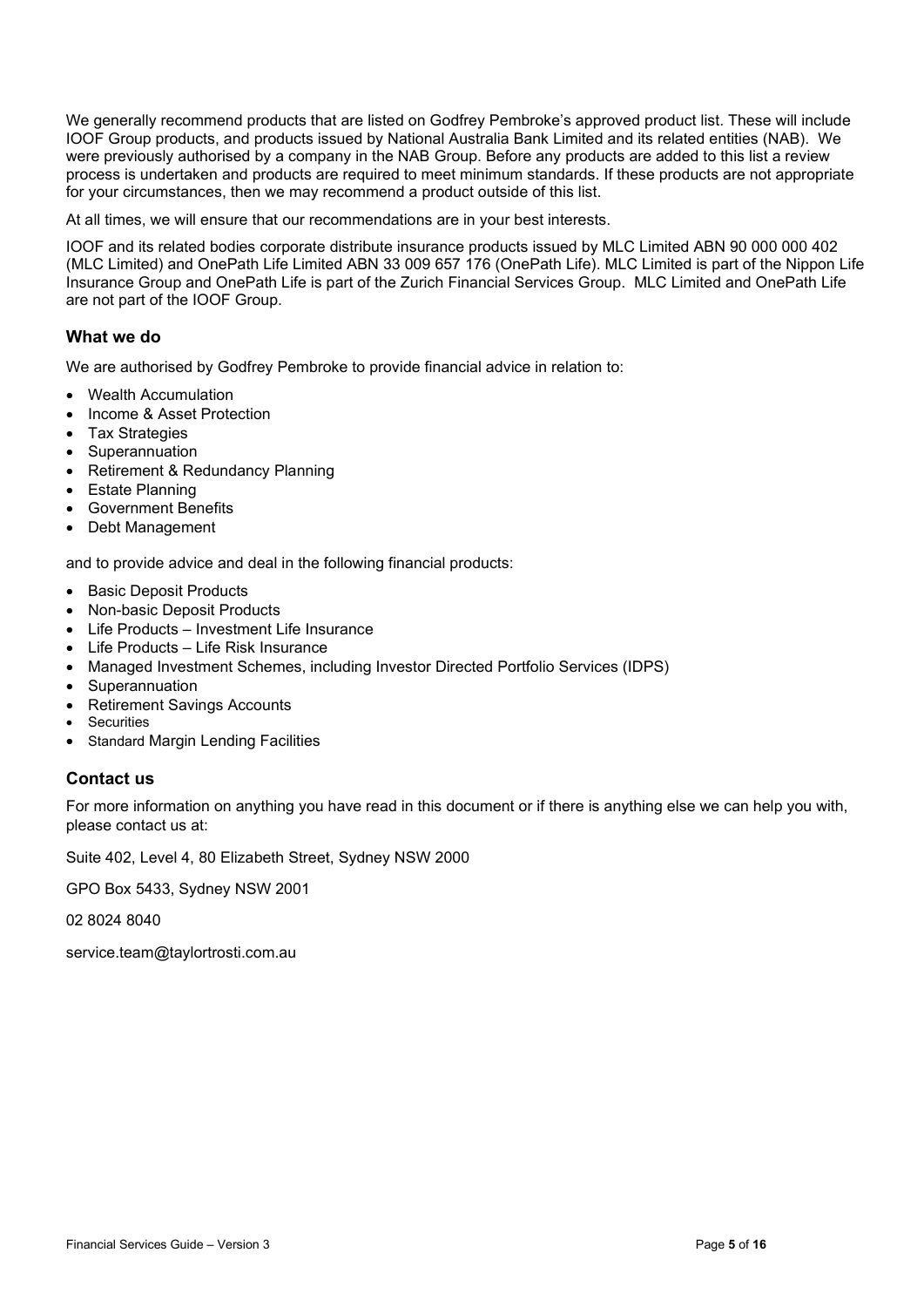## **Your confidence in our advice**

Your satisfaction is of paramount importance to us and we have procedures in place to resolve any concerns promptly, and fairly.

#### **Our complaints procedure**

If you're unhappy with the advice you receive or other aspects of our service, please follow the steps outlined below.

1. Please let your financial advice specialist know in the first instance. You can also raise your complaint at any time by contacting us at:

IOOF Advice Complaints Level 3, 30 Hickson Road Millers Point NSW 2000

**Phone**: 1800 271 147 **Email**: [advicecomplaints@ioof.com.au](mailto:advicecomplaints@ioof.com.au)

2. If your complaint isn't resolved within 30 days or to your satisfaction, then you may refer the matter to the Australian Financial Complaints Authority (AFCA):

**Website**: [www.afca.org.au](http://www.afca.org.au/) **Email**: [info@afca.org.au](mailto:info@afca.org.au) **Telephone**: 1800 931 678 (free call) **In writing to**: Australian Financial Complaints Authority Limited GPO Box 3, Melbourne VIC 3001

AFCA provides fair and independent financial services complaint resolution that's free to consumers.

Time limits may apply to lodge a complaint with AFCA, so you should act promptly. You can check the AFCA website to find out if a time limit applies or when the time limit relevant to your circumstances expires.

Godfrey Pembroke holds professional indemnity insurance that satisfies the requirements of section 912B of the Corporations Act. This insurance also covers the conduct of financial advice specialists who were authorised by us at the time of your complaint but are no longer representatives of Godfrey Pembroke.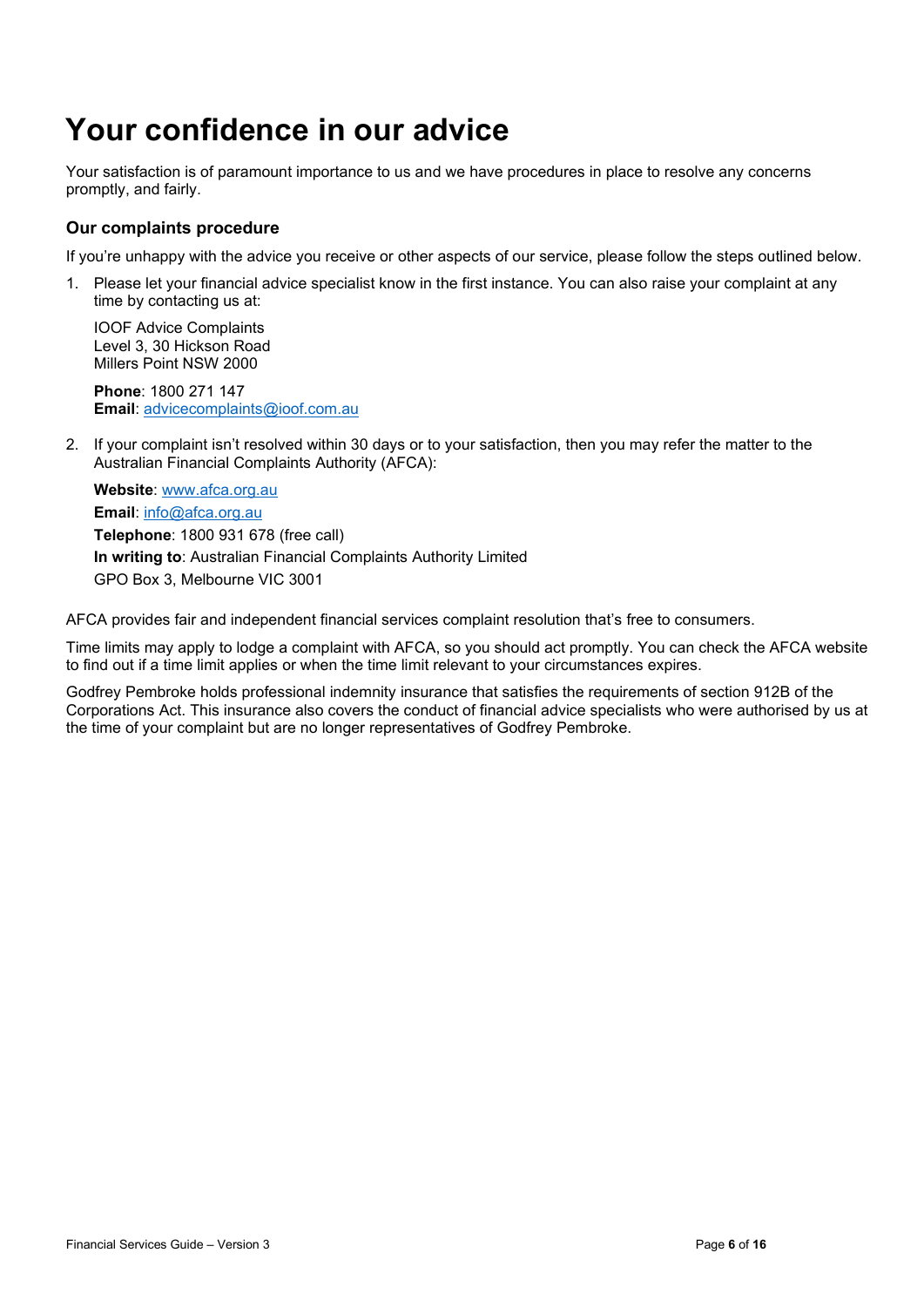### **Payments and benefits we receive**

At Godfrey Pembroke we believe you deserve transparency and we want to ensure all our recommendations are driven by your needs alone. This is why Godfrey Pembroke has led the industry in implementing a fee-for-advice model (back in 2006), and we will continue to do so. This model allows you to know that you are paying for our advice irrespective of any product you use, clarifies the services you are entitled to, and ensures all recommendations are driven by your needs.

We will agree with you the amount you pay based on:

- a flat dollar fee;
- an hourly rate;
- the amount you invest; or
- a combination of the above.

You can pay in the following ways:

- by direct invoice from us for initial and ongoing advice:
- in some circumstances, where possible, as a fee for advice that will be deducted from your investments as a one-off payment or in instalments;
- where applicable, we may be paid a commission by the financial product issuer(s);
- where applicable, via commission we may receive from a financial product provider when you commence an
- insurance contract and ongoing commission annually during the life of the insurance contract; or
- a combination of the above.

If you are not already on a fee for advice package, you can move to this payment at any time. Please refer to the "**How we charge for our services**" section of this FSG for further information.

#### **Other payments we may receive**

We will provide you with details of all fees, commissions, or other benefits we may receive when we provide advice to you and, where possible, will give actual dollar amounts. If we cannot provide this accurately, we will provide worked-dollar examples.

Even if you don't receive personal financial advice from us, you can still request the details of any fees, commissions or other benefits we receive in relation to any other financial service we provide you.

#### **Benefits we may receive**

Sometimes in the process of providing advice, we may receive benefits from product providers.

#### **Conferences**

Our financial advice specialists may attend conferences and professional development seminars that have a genuine education or training purpose. Godfrey Pembroke may pay for the costs of travel and accommodation, and events and functions held in conjunction with the conference or seminar.

#### **Non-monetary benefits**

Godfrey Pembroke and your financial advice specialist maintain a public register outlining the alternative forms of remuneration that are payable to, and by us e.g. benefits valued between \$100 and \$300, and those that relate to genuine education or training and technology software or support.

You can view an extract of the register by contacting your financial advice specialist. Please be aware that Godfrey Pembroke may charge you for the cost of providing this information to you.

#### **Sponsorship**

Godfrey Pembroke receives cash payments from product providers who sponsor and attend training presentations, conferences and/or professional development days. Amounts vary between product providers and we do not directly share in the sponsorship payment; however, we may indirectly benefit as these payments subsidise the costs associated with these training and professional development events.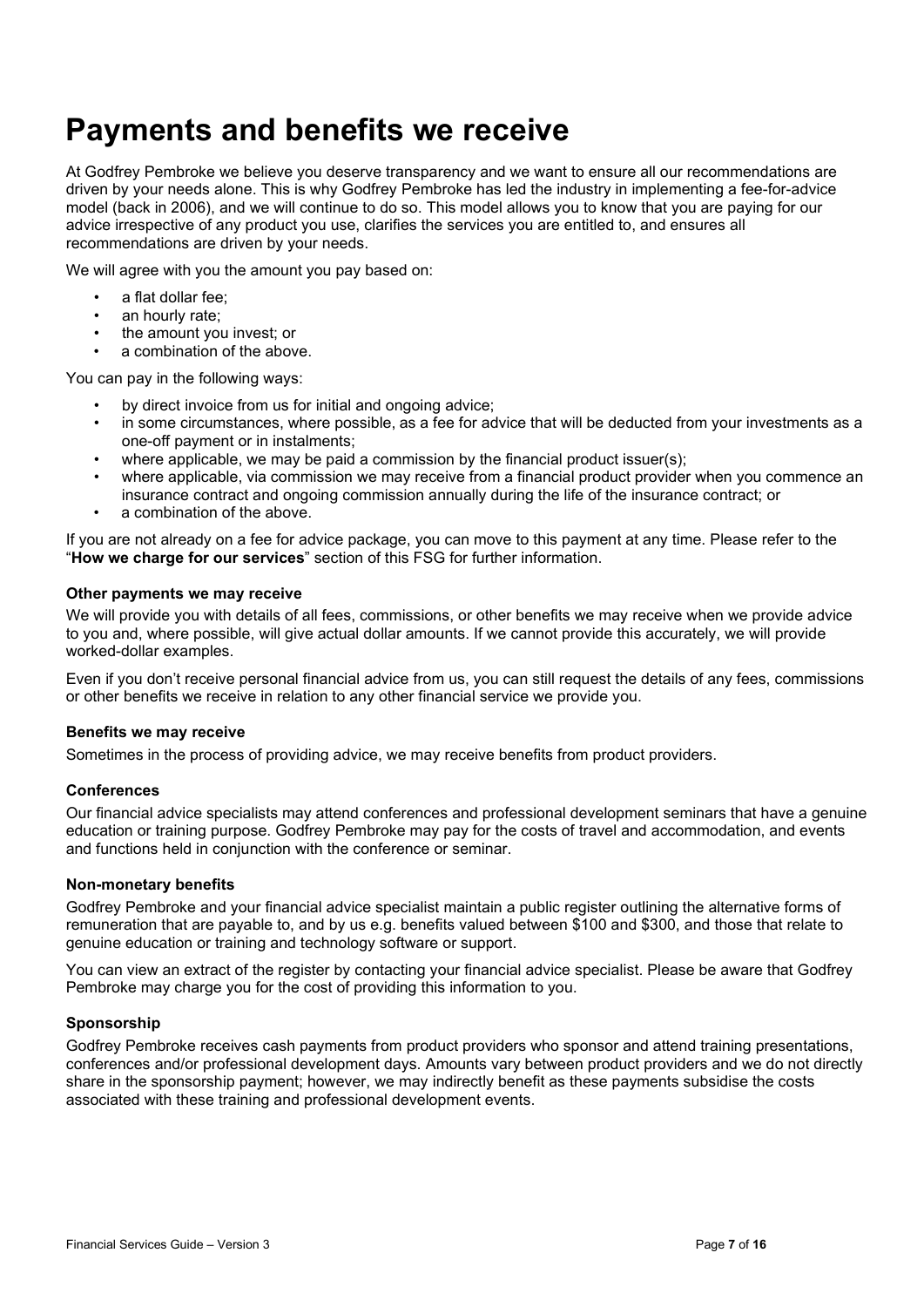# **Referrals**

At present we do not have any referral arrangement in place to pay a third party referrer a referral fee, commission or other benefit. If this changes, we will make you aware of this prior to providing advice, or further advice, to you.

#### **Referrals to a third party**

We have referral arrangements in place with third party providers. If we refer you to one of these providers we may receive a payment, fee, commission, or other benefit from those providers.

Details of these arrangements are set out in the table below and specific details of any referral payments we may receive will be provided in our advice documents to you. Alternatively, you can request further details about our referral arrangements prior to us providing you with financial advice.

| Name of referral<br>partner                 | <b>Services</b>  | <b>Payment we will receive</b><br>for referral                                                                                                                          | <b>Example</b>                                                                                                                              |
|---------------------------------------------|------------------|-------------------------------------------------------------------------------------------------------------------------------------------------------------------------|---------------------------------------------------------------------------------------------------------------------------------------------|
| <b>Housing Mortgage</b><br>Services Pty Ltd | Mortgage Broking | 50% of initial fee earned<br>by the Mortgage Broker.<br>25% of trail commission<br>earned by the Mortgage<br>Broker.                                                    | Loan: If you established a<br>loan for \$1,000,000 we<br>would receive up to<br>\$3,300 upfront and up to<br>\$750 per annum<br>thereafter. |
| Nectar                                      | Mortgage Broking | <b>Quality Lending Services</b><br>will receive 40% of initial<br>fee earned by the<br>Mortgage Broker.<br>40% of trail commission<br>earned by the Mortgage<br>Broker. | Loan: If you established a<br>loan for \$1,000,000 we<br>would receive up to<br>\$2,640 upfront and up to<br>\$600 per annum<br>thereafter. |

#### **Table - Details of referral arrangements in place:**

Please note that Godfrey Pembroke is not responsible for the advice and services provided by these providers.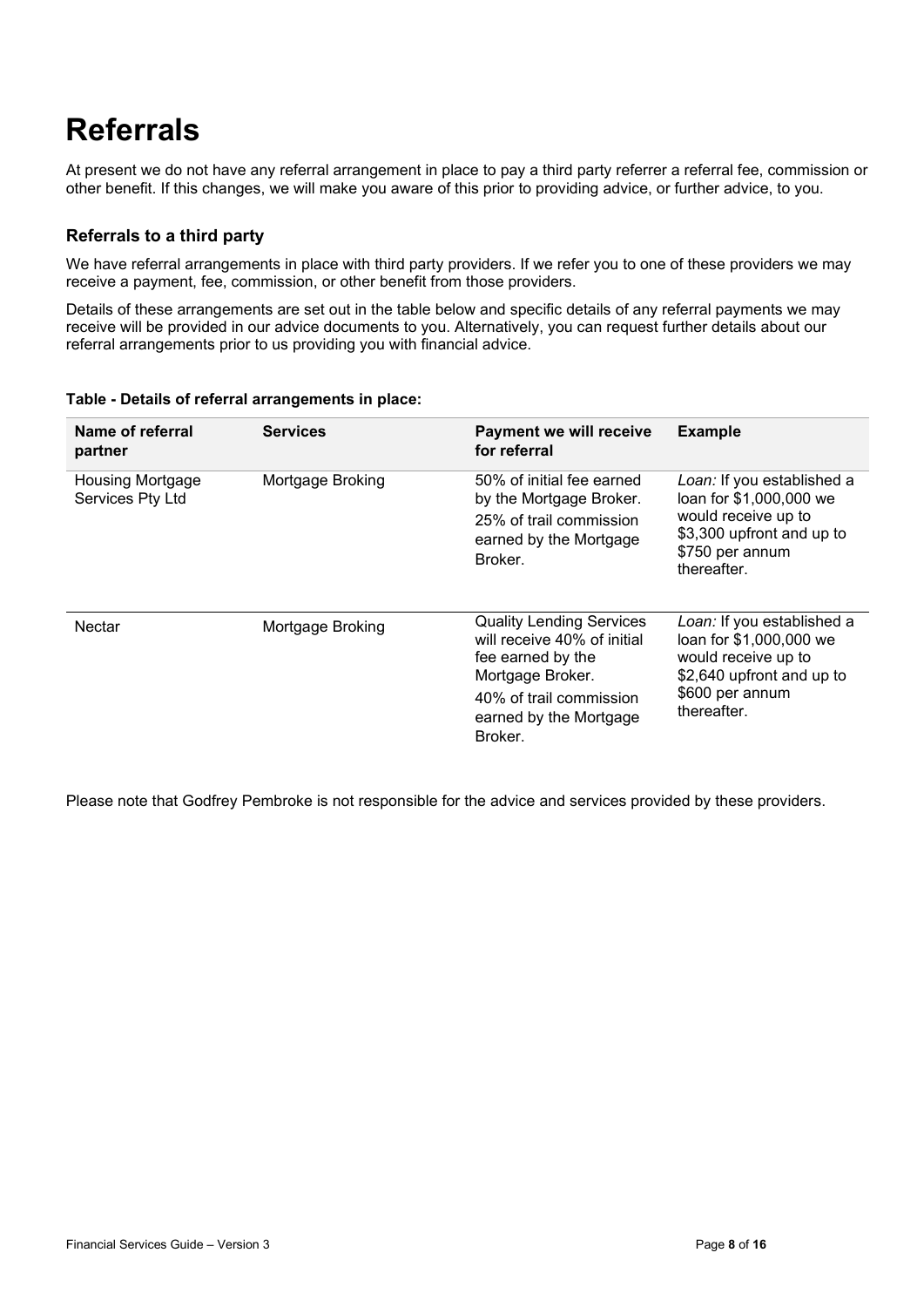#### **Referrals to an associated entity or related third party**

We may refer you to the following associated entities or related third parties and therefore may receive a direct or indirect benefit from any referral we make to this provider.

Details on these associated entities and related third parties are set out in the table below and specific details of any benefits we may receive from the referral will be provided in our advice documents to you. Alternatively, you can request further details about our associated entity and related third party arrangements prior to us providing you with financial advice.

We are obligated to act in your best interests when providing you with financial advice, as such we will be transparent and disclose any benefits we may receive via an associated entity or related third party in relation to our recommendations to you.

| <b>Name of Entity</b>                                | Nature of association                                                                                                                                                                                                                                                                       |
|------------------------------------------------------|---------------------------------------------------------------------------------------------------------------------------------------------------------------------------------------------------------------------------------------------------------------------------------------------|
| 201 Professional Services Pty<br>Ltd<br>TaylorTrosti | Paul Trosti and Daniel Taylor are Directors of 201 Professional Services Pty<br>Ltd and have a controlling shareholding in the entity. As a result, Paul Trosti<br>and Daniel Taylor will receive dividends/distributions and/or income from<br>201 Professional Services Pty Ltd.          |
| <b>Quality Lending Services Pty</b><br>Ltd           | Paul Trosti and Daniel Taylor are Directors of Quality Lending Services Pty<br>Ltd and Paul Trosti has a controlling shareholding in the entity. As a result,<br>Paul Trosti and Daniel Taylor will receive dividends/distributions and/or<br>income from Quality Lending Services Pty Ltd. |
| Quality Para Planning Pty Ltd                        | Paul Trosti is a Director of Quality Para Planning Pty Ltd                                                                                                                                                                                                                                  |

#### T**able – Other Business Activities, Associated Entities and Related Third Parties:**

Please note that Godfrey Pembroke is not responsible for the advice and services provided by these providers.

#### **Death & TPD Succession/Estate planning**

In the event of our death or permanent disablement, Godfrey Pembroke may acquire our client servicing rights. This helps manage the transition of ownership to ensure you continue to receive advice.

The value of any sale is based on an independent valuation of the business.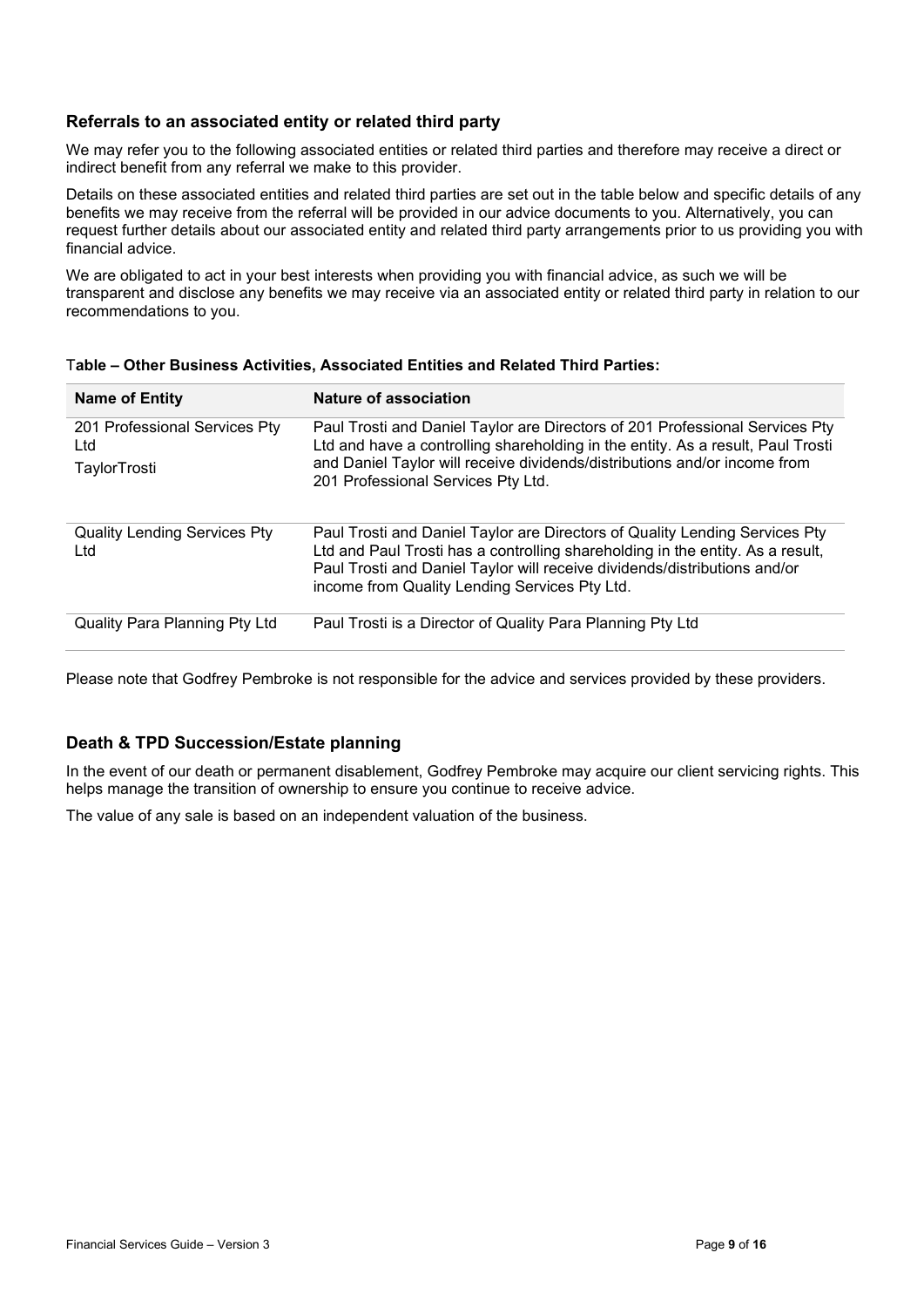### **How we charge for our services**

Fees are calculated based on the level of service needed and the complexity of the advice given, to provide value to you. Fees are calculated based on the level of service needed and the complexity of the advice given, to provide value to you. All fees and commissions are inclusive of GST and the fees could be greater than those disclosed below in complex cases. In these instances, we will inform you of the exact fee payable promptly in writing.

| <b>Initial Meeting</b> | At our expense.                                                                                                                            |  |  |
|------------------------|--------------------------------------------------------------------------------------------------------------------------------------------|--|--|
|                        | Please allow 90 mins for the Initial Meeting which is held at our offices during<br>business hours.                                        |  |  |
|                        | During our initial meeting explore your current situation and continue discussions<br>about what is most important to you.                 |  |  |
|                        | We will also provide you with an engagement agreement and explain how we can<br>work together.                                             |  |  |
|                        | If we both feel that we are a fit and that there is sufficient value in working together<br>then we can proceed.                           |  |  |
|                        | If we are not a match, we will happily refer you to our network of colleagues and<br>associates who may be better placed to work with you. |  |  |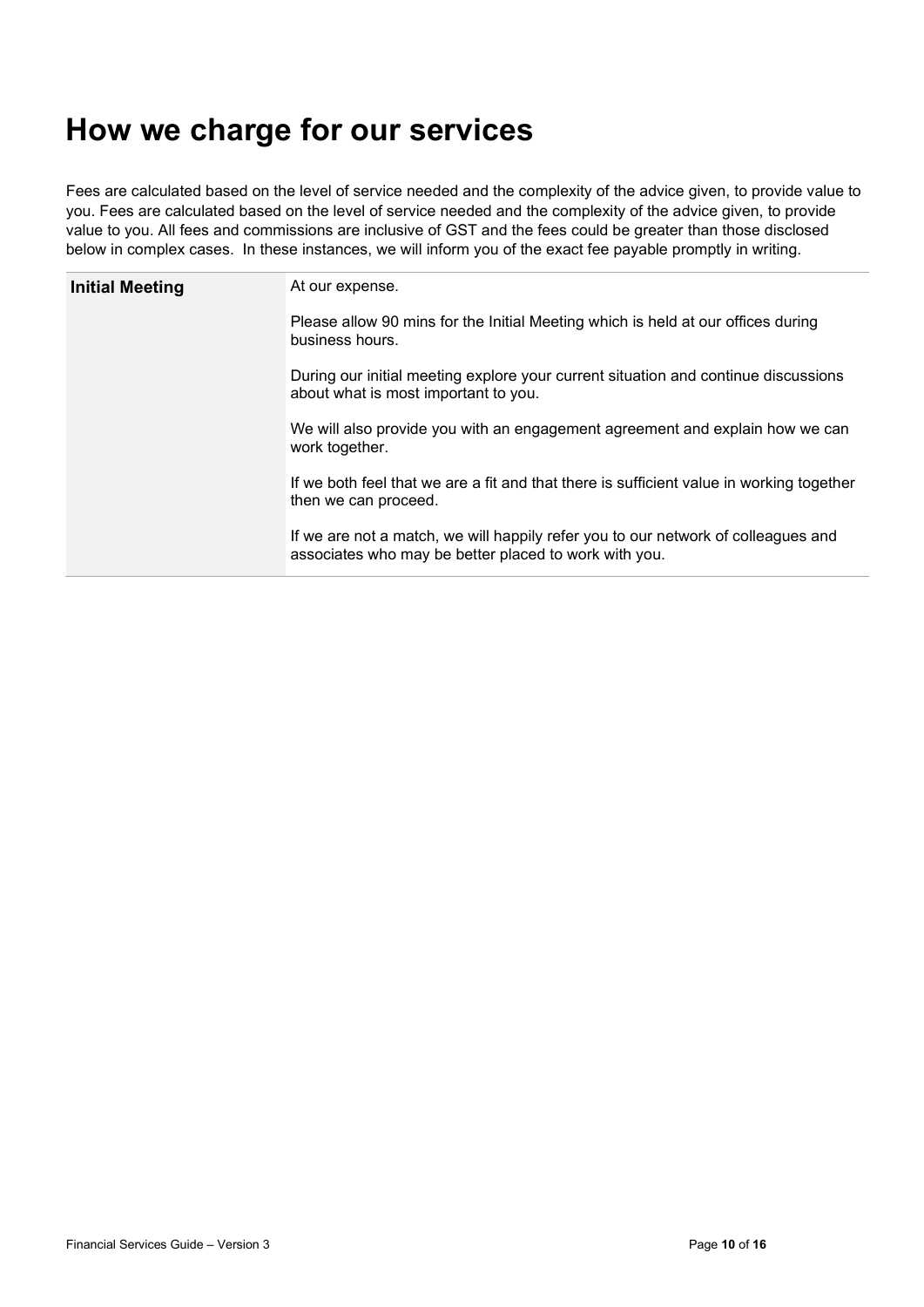| <b>Strategy Development</b> | Strategy Development is the process of identifying what is most important to you<br>then gathering the required information and developing financial models to provide<br>you with the best options for you to achieve of what is most important to you.                                                                                                                                                                                                                                                                                                                                                                                                                  |  |
|-----------------------------|---------------------------------------------------------------------------------------------------------------------------------------------------------------------------------------------------------------------------------------------------------------------------------------------------------------------------------------------------------------------------------------------------------------------------------------------------------------------------------------------------------------------------------------------------------------------------------------------------------------------------------------------------------------------------|--|
|                             | We will work with you to develop a personalised strategy that will address the<br>following areas:                                                                                                                                                                                                                                                                                                                                                                                                                                                                                                                                                                        |  |
|                             | Cash flow and banking<br>Cash flow and banking addresses areas of advice in relation to budgeting, income<br>planning and cash management including the most appropriate use of your surplus<br>income, to ensure that you are on track to achieve what is most important to you.<br>We do this by;<br>• Reviewing your current cash flow within the framework of your banking facilities<br>and tax structures;<br>• Carefully considering your cash flow requirements;<br>• Recommending amendments to and/or establishing a cash flow plan with specific<br>cash hubs to collect and distribute funds for, loans, lifestyle and investment<br>purposes.                |  |
|                             | <b>Debt &amp; Debt Management</b><br>Debt Management describes how you deal with monies you owe. We will review<br>issues such as borrowings, repayments, earnings, assets, liabilities and ownership.<br>The influence of taxation on non-deductible (home, car, personal) and deductible<br>(business, investment) debt will also be considered.                                                                                                                                                                                                                                                                                                                        |  |
|                             | <b>Tax &amp; Accounting</b><br>We will engage our accountants to develop a personalised tax and accounting plan<br>for you by:<br>• Reviewing your current entities and ownership structures;<br>• Appraising your tax and accounting requirements;<br>• Recommending changes where necessary to ensure that your tax and accounting<br>plan is aligned with your requirements efficiently and cost effectively.<br>NOTE: We have referred you to our in-house accountants [tax agent no: 25300916]<br>as we are not licensed to provide specific tax advice, even though we take these<br>into consideration when reviewing your cashflow, debt and asset circumstances. |  |
|                             | Investing<br>We will develop an investment plan for your current and future personal assets<br>including:<br>• Review of your current investment strategy and asset allocation;<br>• Explore your aspirational risk profile;<br>• Recommending changes (where necessary) to your asset allocation and degree<br>of diversification that ensure your investment portfolio is aligned with your lifestyle<br>goals, risk tolerance and overall strategy.                                                                                                                                                                                                                    |  |
|                             | We will schedule several meetings, emails and conversations during the Strategy<br>Development Process, including:<br>1. Gaps, Options & Choices Meeting (described below)<br>2. Strategy Discussions & Advice (described below)                                                                                                                                                                                                                                                                                                                                                                                                                                          |  |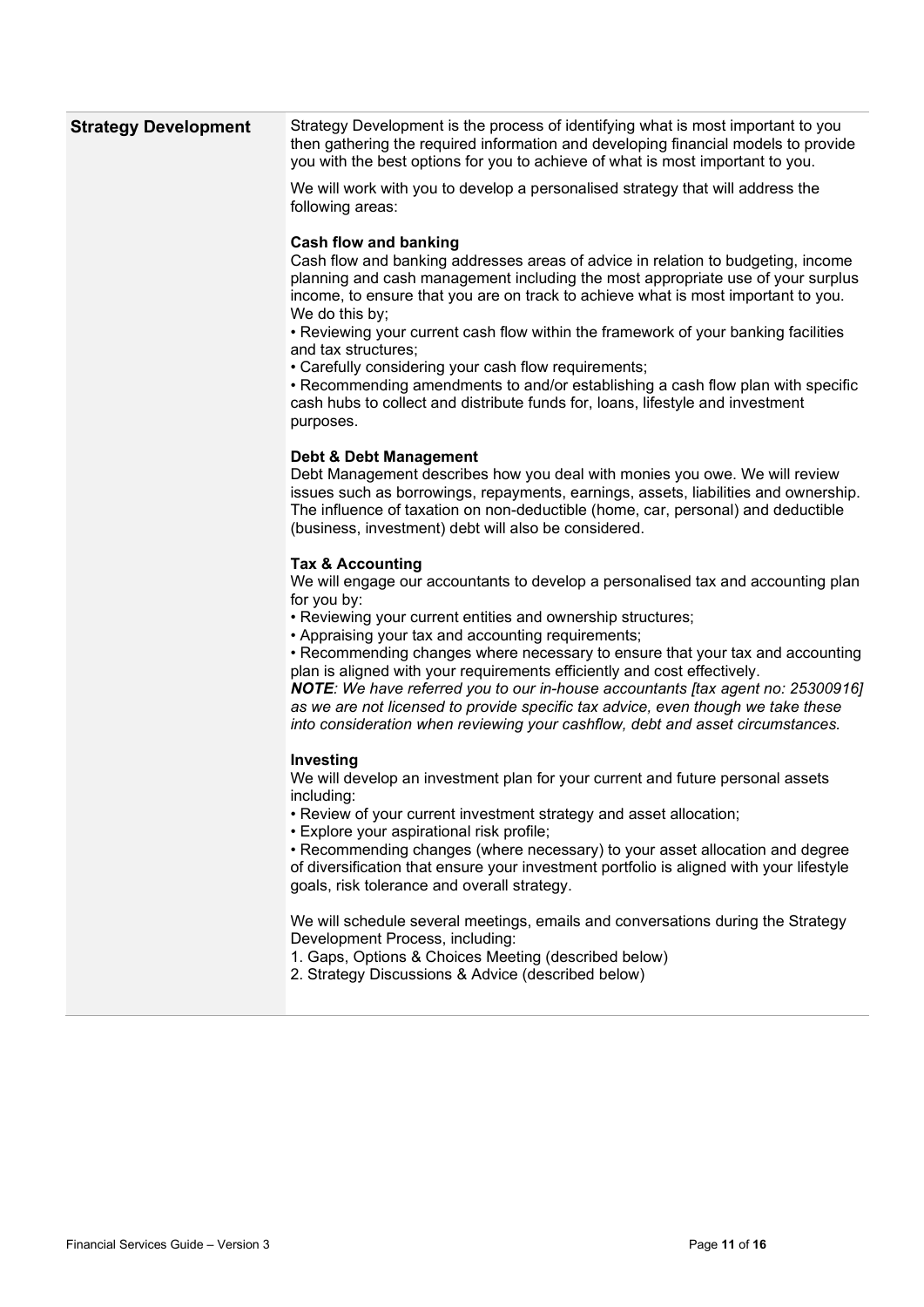#### **Gaps, Options & Choices Meeting: (1 meeting, allow 2 hours)**

During the Gaps, Options & Choices Meeting we will finalise your current position as identified during the Initial Meeting.

We will also;

- Review your legal structures
- Note your banking structures and patterns
- Analyse your insurance requirements
- Discuss your investment risk profile
- Explore strategic options.

We will ask you to sign Insurance and Investment disclosures during the meeting. These disclosures include a starting point for insurance sums insured and a level of investment risk that we will use as assumptions when building a financial model in preparation for the Strategy Discussion and subsequent Advice.

#### **Strategy Discussions & Advice (1 - 2 meetings, allow up to 2 hours per meeting)**

During your Strategy Discussions, we will enable you to try recommendations on for comfort and fit before you give us the go ahead to conduct further detailed analysis and financial modelling required to prepare your comprehensive financial plan. We refer to this stage as your 'suit fitting'.

We'll then finalise your Strategy, which is essentially your comprehensive set of tailored recommendations specifically for you, that when implemented will provide you with the greatest probability of achieving your what is most important to you.

|                                    | <b>Strategy Development Process</b>                                                                                                                      | <b>Estimate</b>                     |  |
|------------------------------------|----------------------------------------------------------------------------------------------------------------------------------------------------------|-------------------------------------|--|
|                                    | What is most important to you                                                                                                                            |                                     |  |
|                                    | Information gathering                                                                                                                                    |                                     |  |
|                                    | Gaps, Options & Choices                                                                                                                                  |                                     |  |
|                                    | Initial Strategy Development & Final Strategy Presentation                                                                                               |                                     |  |
|                                    | <b>Total (including GST)</b>                                                                                                                             | Ranges between \$7,700 and \$16,500 |  |
|                                    | Upon engagement. Payable once from the entity to which the advice relates.                                                                               |                                     |  |
|                                    | Fees may be tax deductible, seek tax advice.                                                                                                             |                                     |  |
| Implementation<br>(fee for advice) | Implementation is the process of putting in place the recommendations made<br>during the Strategy Development Process.                                   |                                     |  |
|                                    | Should you elect to proceed with our recommendations and engage us to<br>implement these for you, the fees quoted in the Statement of Advice will apply. |                                     |  |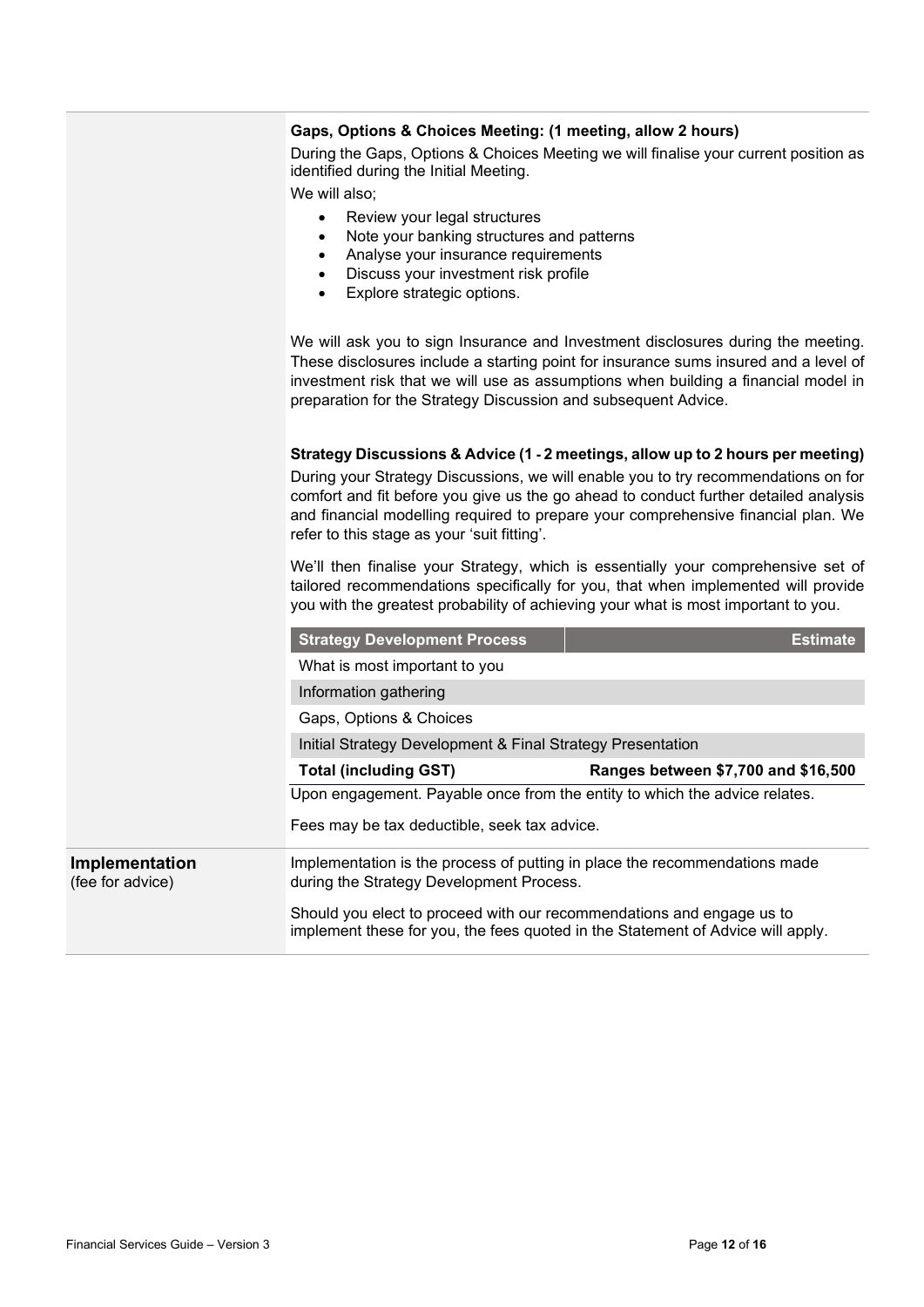| <b>Annual Review &amp; Update</b>                         | The Annual Review & Update is the process of reviewing what is most important to<br>you then confirming the required information and updating the financial models to<br>provide you with the best options for you to achieve of what is most important to you.                                                                                                                                                                                                                                                                                                 |                                     |  |
|-----------------------------------------------------------|-----------------------------------------------------------------------------------------------------------------------------------------------------------------------------------------------------------------------------------------------------------------------------------------------------------------------------------------------------------------------------------------------------------------------------------------------------------------------------------------------------------------------------------------------------------------|-------------------------------------|--|
|                                                           | We will work with you to review and update your personalised strategy that in two<br>parts as follows:                                                                                                                                                                                                                                                                                                                                                                                                                                                          |                                     |  |
|                                                           | <b>Update Call (allow 30 minutes)</b><br>During the Update Call we will check in on any updates since our last meeting,<br>review several compliance related questions regarding financial products, changes<br>for the year ahead and any concerns or issues you would like us to focus on during<br>the Annual Review & Update.<br><b>Annual Progress Meeting (allow 2 hours)</b><br>Compares your previous position against your current position, quantifying<br>contributing factors and measuring your progress towards what is most important to<br>you. |                                     |  |
|                                                           |                                                                                                                                                                                                                                                                                                                                                                                                                                                                                                                                                                 |                                     |  |
|                                                           | We will present you with a fee reconciliation for the completed year along with<br>considerations and opportunities for the year ahead.                                                                                                                                                                                                                                                                                                                                                                                                                         |                                     |  |
|                                                           | <b>Annual Review &amp; Update Fees</b>                                                                                                                                                                                                                                                                                                                                                                                                                                                                                                                          | <b>Per Engagement</b>               |  |
|                                                           | <b>Annual Fee:</b>                                                                                                                                                                                                                                                                                                                                                                                                                                                                                                                                              | \$7,000                             |  |
|                                                           | Annual Review & Update including a<br>review and recommendations for the<br>following:                                                                                                                                                                                                                                                                                                                                                                                                                                                                          |                                     |  |
|                                                           | 1. Net Asset Growth                                                                                                                                                                                                                                                                                                                                                                                                                                                                                                                                             |                                     |  |
|                                                           | 2.<br>Strategy progress                                                                                                                                                                                                                                                                                                                                                                                                                                                                                                                                         |                                     |  |
|                                                           | Cash flow<br>3.                                                                                                                                                                                                                                                                                                                                                                                                                                                                                                                                                 |                                     |  |
|                                                           | Insurance<br>4.                                                                                                                                                                                                                                                                                                                                                                                                                                                                                                                                                 |                                     |  |
|                                                           | 5. Super                                                                                                                                                                                                                                                                                                                                                                                                                                                                                                                                                        |                                     |  |
|                                                           | <b>Estate Planning</b><br>6.                                                                                                                                                                                                                                                                                                                                                                                                                                                                                                                                    |                                     |  |
|                                                           | Tax<br>7.                                                                                                                                                                                                                                                                                                                                                                                                                                                                                                                                                       |                                     |  |
|                                                           | One Statement of Advice or Record of Advice<br>8.                                                                                                                                                                                                                                                                                                                                                                                                                                                                                                               |                                     |  |
|                                                           | (Upon engagement. Payable monthly from the entity to which the advice relates.                                                                                                                                                                                                                                                                                                                                                                                                                                                                                  |                                     |  |
|                                                           | Fees may be tax deductible, seek tax advice).                                                                                                                                                                                                                                                                                                                                                                                                                                                                                                                   |                                     |  |
|                                                           | <b>Total (including GST)</b>                                                                                                                                                                                                                                                                                                                                                                                                                                                                                                                                    | Ranges between \$7,000 and \$27,500 |  |
| <b>Fixed Term Advice and</b><br><b>Services Agreement</b> | You can elect to enter into a 12-month Fixed Term Advice and Services Agreement<br>(Agreement) as part of your financial planning strategy so you can receive advice<br>services such as a meeting to review your plan. Details of the services will be set out<br>in your Agreement.                                                                                                                                                                                                                                                                           |                                     |  |
|                                                           | The fee can range from a minimum of \$7,000 while the maximum is \$55,000 each<br>year. The fee applied will be commensurate to the level of service needed and the<br>complexity of the advice provided and will be outlined and agreed with you in the<br>Agreement.                                                                                                                                                                                                                                                                                          |                                     |  |
| <b>Execution only service</b>                             | Where we provide a financial service to facilitate buying or selling of a specific<br>financial product as instructed by you, a one-off minimum of \$330 and a maximum<br>of \$2,200 fee may apply.                                                                                                                                                                                                                                                                                                                                                             |                                     |  |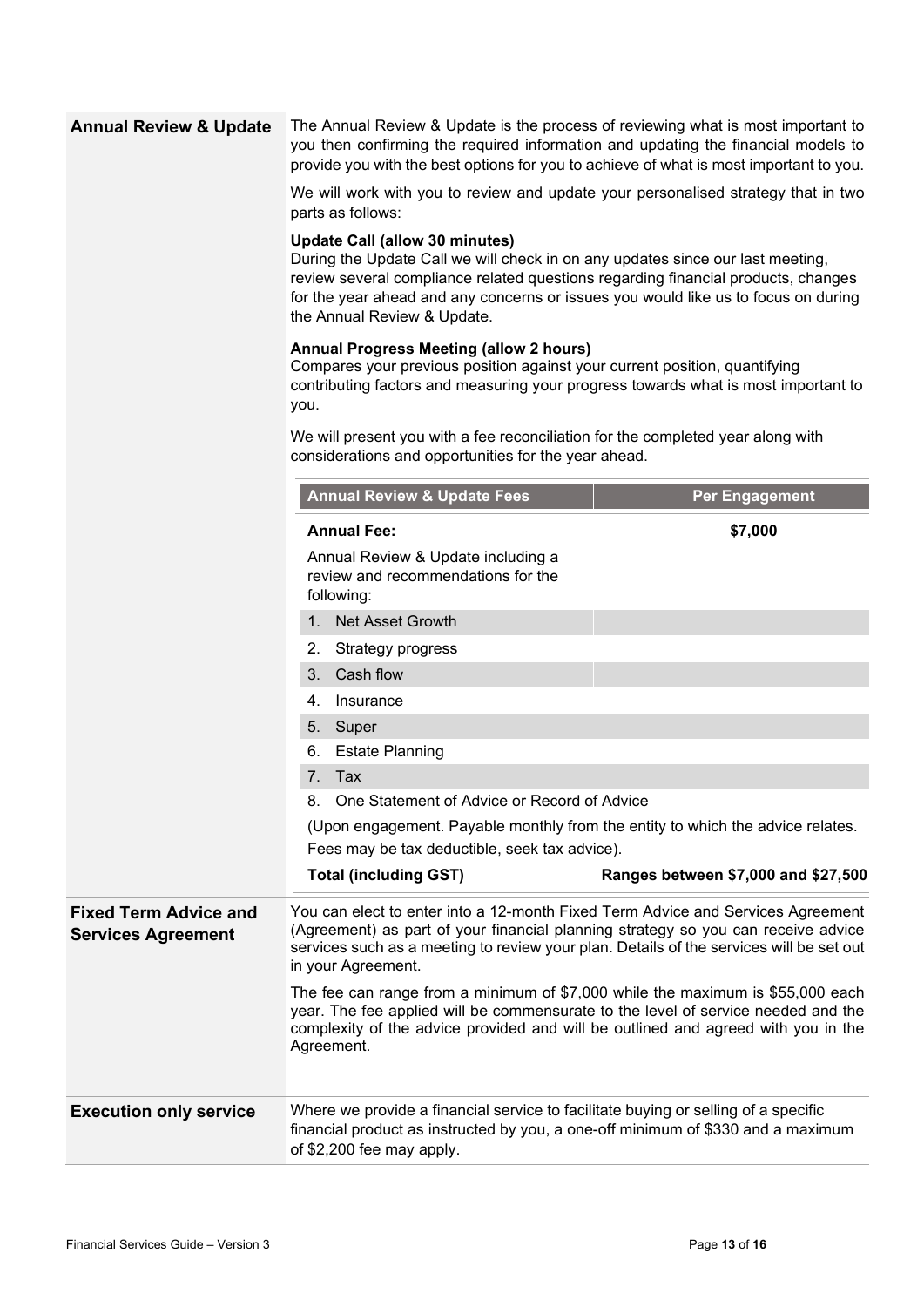| <b>Insurance products</b> | In the most part we do not receive commissions either directly or indirectly from any<br>life insurance products.                                                                                                                                                                                                              |                                                                                   |                                            |
|---------------------------|--------------------------------------------------------------------------------------------------------------------------------------------------------------------------------------------------------------------------------------------------------------------------------------------------------------------------------|-----------------------------------------------------------------------------------|--------------------------------------------|
|                           | However, in rare situations where it is in the clients' best interests to pay for our<br>advice with insurance commissions an insurance company can pay commissions to<br>us.                                                                                                                                                  |                                                                                   |                                            |
|                           | In these circumstances, where we arrange a life insurance product for you, the<br>relevant insurer will pay an initial commission to us. The commission is calculated as<br>a percentage of the premium paid (and may include health, occupational, frequency<br>and modal loadings and policy fees, but excludes stamp duty). |                                                                                   |                                            |
|                           | Annual commission will also be paid when you renew your policy each year.                                                                                                                                                                                                                                                      |                                                                                   |                                            |
|                           | issued and are set out in the table below:                                                                                                                                                                                                                                                                                     | The rates of initial and ongoing commission will depend on the date the policy is |                                            |
|                           | Date policy is issued                                                                                                                                                                                                                                                                                                          | <b>Initial Commission (% of</b>                                                   | <b>Ongoing Commission</b>                  |
|                           |                                                                                                                                                                                                                                                                                                                                | annual policy cost including<br>GST)                                              | (% of annual policy cost<br>including GST) |
|                           | Before 1 January 2018 or<br>before 1 April 2018 (where<br>the application was<br>received before 1/1/18)                                                                                                                                                                                                                       | up to 130%                                                                        | up to 33%                                  |
|                           | From 1 January 2018                                                                                                                                                                                                                                                                                                            | up to $88%$                                                                       | up to $33%$                                |
|                           | From 1 January 2019                                                                                                                                                                                                                                                                                                            | up to 77%                                                                         | up to 33%                                  |
|                           | From 1 January 2020                                                                                                                                                                                                                                                                                                            | up to 66%                                                                         | up to 33%                                  |
|                           |                                                                                                                                                                                                                                                                                                                                | We may receive commission at pre 1 January 2018 rates if:                         |                                            |

- you increase your cover, add new cover or otherwise amend a policy purchased by you before 1 January 2018; and
- that policy amendment results in commission receivable by us, and
- that policy amendment is eligible for pre-1 January 2018 commission rates.

**Example** (all figures include GST):

You purchase the policy for \$1000 on 1 December 2019. We may receive an initial commission of up to \$770 (\$1000 x 77%) in the first year and ongoing commissions of \$330 per annum (\$1000 x 33%) for as long as you continue to hold the policy.

If you increase your cover on 1 July 2020 for a cost of \$500, we may receive an initial commission of up to \$330 (\$500 x 66%). The ongoing commissions on the additional cover may be up to  $$165$  ( $$500 \times 33\%$ ). This is in addition to the ongoing commissions of \$330 per annum when the policy was purchased. Total ongoing commissions payable to us may be up to \$495 (\$1500 x 33%).

Please note that the initial and ongoing commissions on life insurance products are paid to us by the product provider and are not an additional cost to you.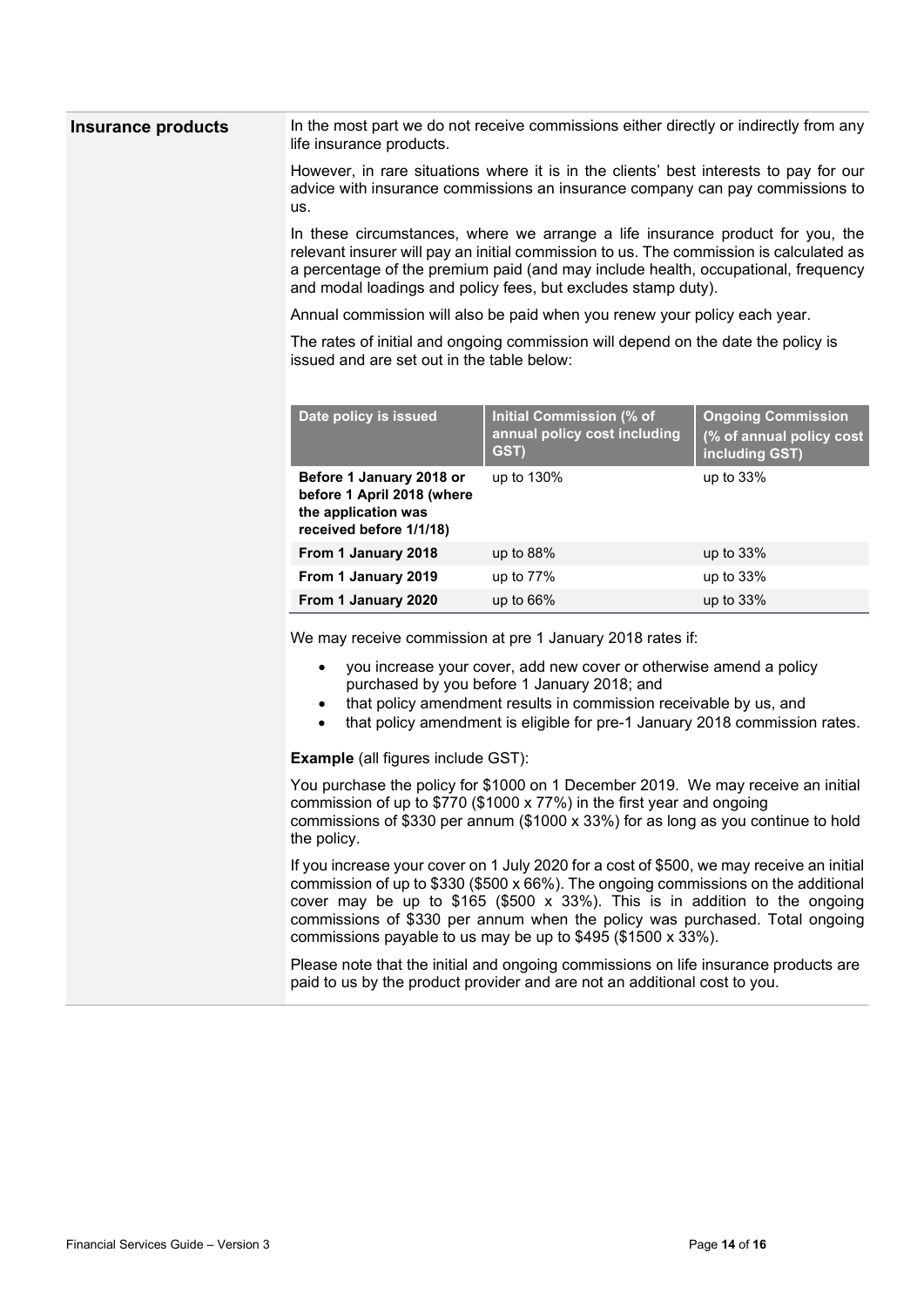# **Privacy Notification**

To give you appropriate advice, our financial advice specialists will need to ask you about your current financial situation, what you are looking to achieve and other personal information.

Without this information, your financial advice specialist may not be able to provide you with advice relevant to your circumstances.

#### **How we manage your personal information**

We are grateful for the trust and confidence you have in us to safeguard your privacy. This notification tells you how we collect your information, what we use it for and who we share it with. It also points out some key features of our Privacy Policy.

If you would like more information, please refer to the IOOF Privacy Policy available at [www.ioof.com.au/privacy.](http://www.ioof.com.au/privacy) You can also request a copy by calling your financial advice specialist or by writing to:

#### **Privacy Officer**

Godfrey Pembroke Group Pty Ltd Locked Bag 4004 Queen Victoria Building NSW 1230

#### **Collecting and using your personal information**

We will collect and use your personal information (which may, if authorised and required, include your sensitive information, such as health information) for a variety of purposes, including to provide you with the financial services you have requested (including answering your requests and complaints, varying products and services and managing your relevant product portfolios) and to contact you about other products and services that may be relevant to you. We may also collect personal information in order to prevent or investigate any fraud or crime, or any suspected fraud or crime.

We'll collect your personal information from you directly whenever we can. Sometimes we collect your personal information from other sources or third parties such as your Accountant, or other reliable identity verification service providers. We do this only if it's necessary to do so, for example where:

- we need information from an insurer about an insurance application you make through us; or
- at your request, we exchange information with your legal or financial advisers or other representatives.

If we collect information that can be used to identify you, we will take reasonable steps to notify you of that collection.

We may collect information about you because we are required or authorised by law to collect it. There are laws that affect financial institutions, including company and tax law, which require us to collect personal information. For example, we require personal information to verify your identity under Commonwealth Anti-Money Laundering law.

#### **What happens if you don't provide your information to us?**

If you choose not to provide your information to us, we may not be able to:

- provide you with the product or service you want;
- manage or administer your product or service;
- verify your identity or protect against fraud; or
- let you know about other products or services that might better meet your financial and lifestyle needs.

#### **Protecting your privacy**

Protecting your privacy is essential to our business. Your file, containing your profile, personal objectives, financial circumstances and our recommendations, is kept securely.

#### **Disclosing your personal information**

We may share your personal information (which may, if authorised and required, include your sensitive information, such as health information) with third parties for the purposes for which we are authorised to use your information. This may include to the following types of third parties:

- those involved in providing, managing or administering the products or services you have requested, including other advisers, paraplanners and organisations who work with us, including Godfrey Pembroke and other members of the IOOF Group, depending on the financial services and products you have requested;
- insurance providers, superannuation trustees and product providers related to the financial services you have requested;